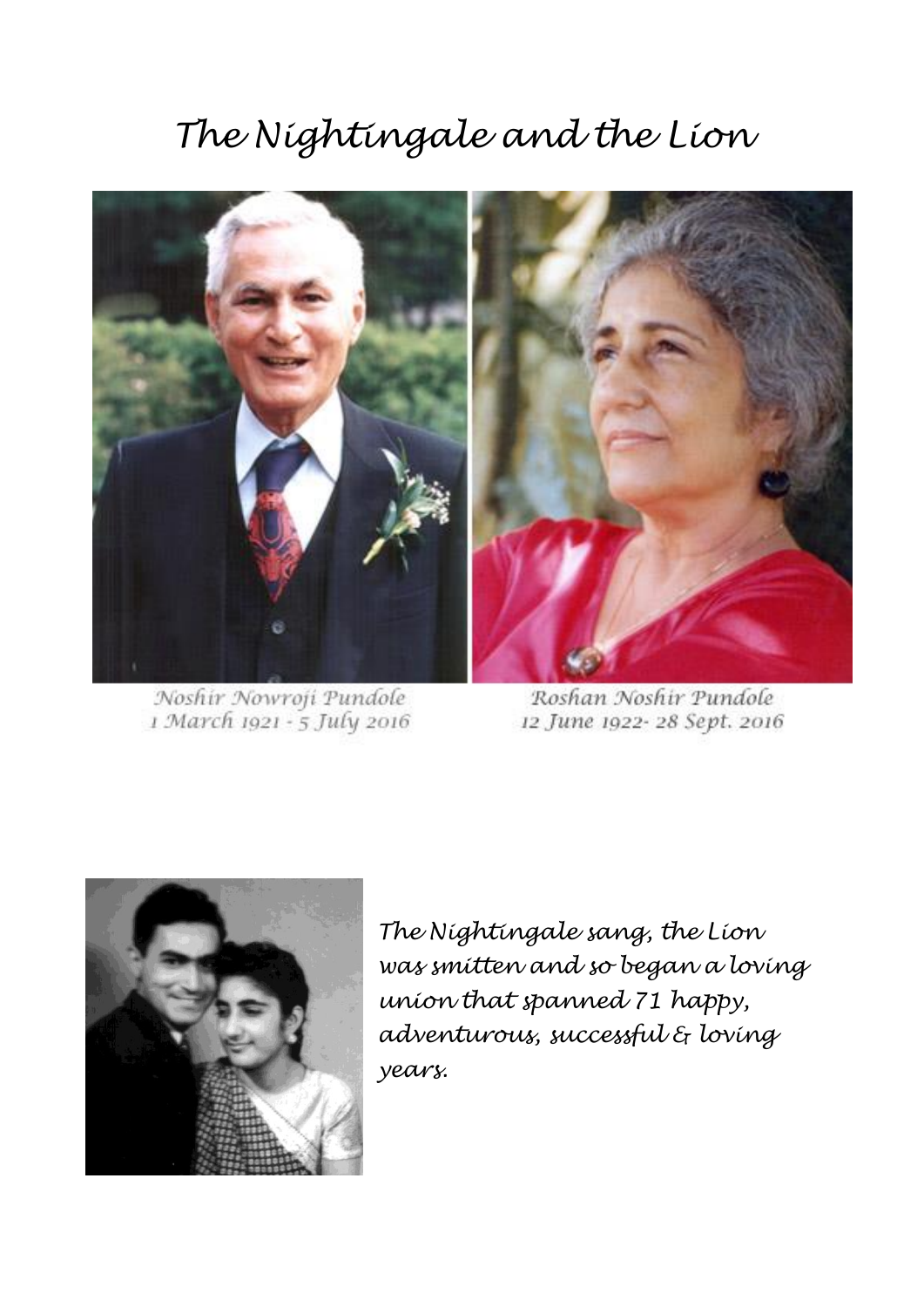*Noshir Nowroji Pundole was born on the 1st of March 1921 to Mehra Narielwala and Nowroji Pundole. He had two older sisters Maki and Naju and two younger brothers Russi and Kali. He was clearly his grandfather"s favourite and everyone in the family knew this, especially young Noshir who was accustomed to getting his way with just about everything.*





*Noshir was articulate, excelled at school, and grew up to be a selftaught and highly successful business man. He was a principled man with an acute moral compass. His sense of responsibility towards his family was called upon when his father died suddenly, just as he was finishing high school. Being the eldest son, he* 

*took over the family watch business and was able to successfully look after his mother and his siblings. He introduced Lionisim to India and to various other countries in South East Asia and was affectionately known as "The Father of Lionism in India" The present*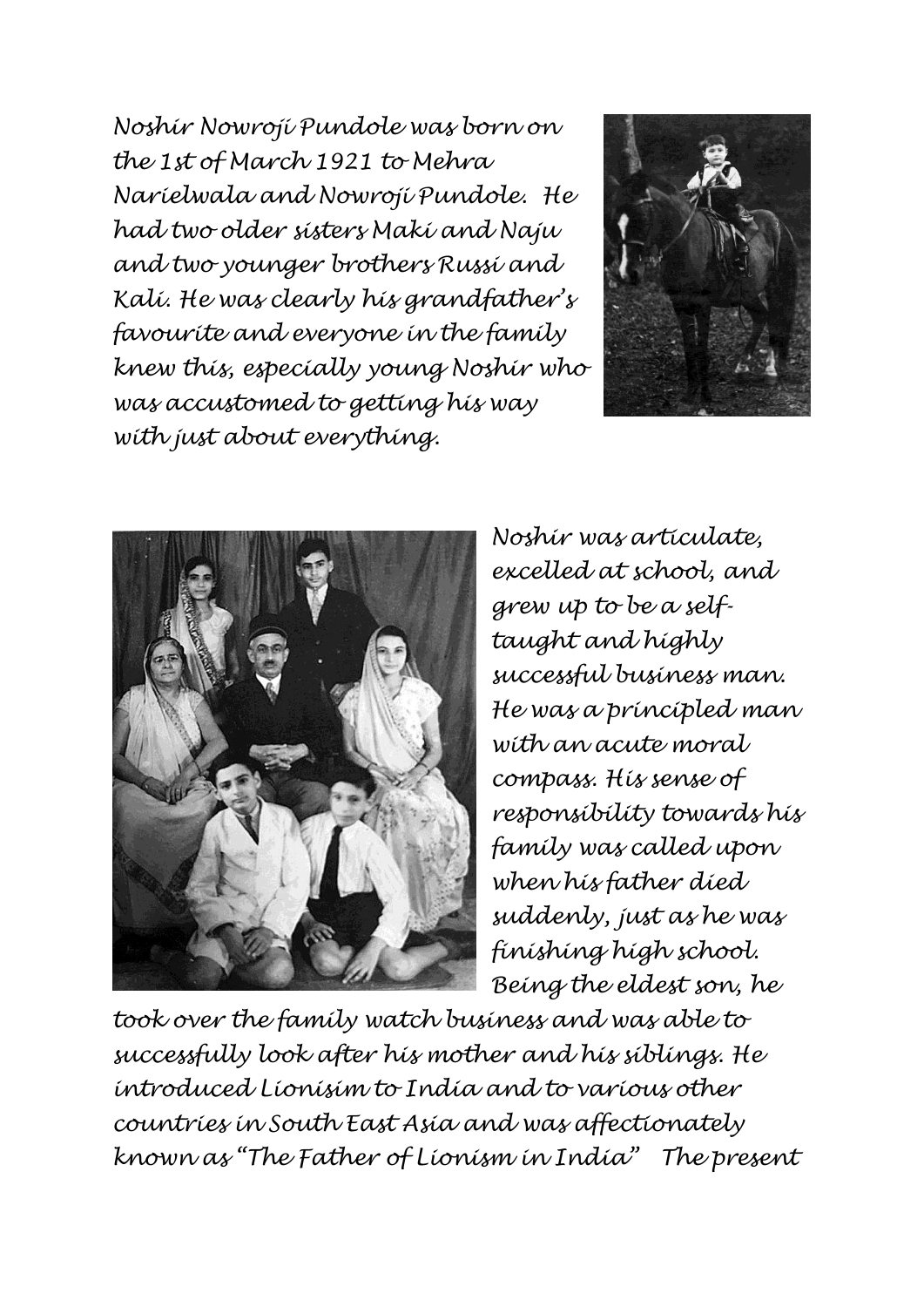

*International President of Lions International, Mr Bob Corlew had this to say about him " Noshir inspired devotion of service in every Lion he met. Because of his inspiration and leadership, that legacy of service will continue with new generations of Lions."*

*Noshir moved to Malaysia in the 60"s to set up a pioneering palm oil processing plant for the Birlas. After a few years it was purchased by the Malaysian Government but he continued to live in Malaysia and in 1977 he began a property development business which he ran successfully till he retired in 2003.* 

*In later life he fulfilled his dream of acquiring a Masters degree in Business from the University of California. His thesis was based on the processing of Edible Oil in Malaysia and was later used by the Government as a guideline for more effective practices in edible oil production.*

*Noshir fulfilled his dream of amply providing for his children, grandchildren and great grandchildren for whom he lived and worked his entire life.*

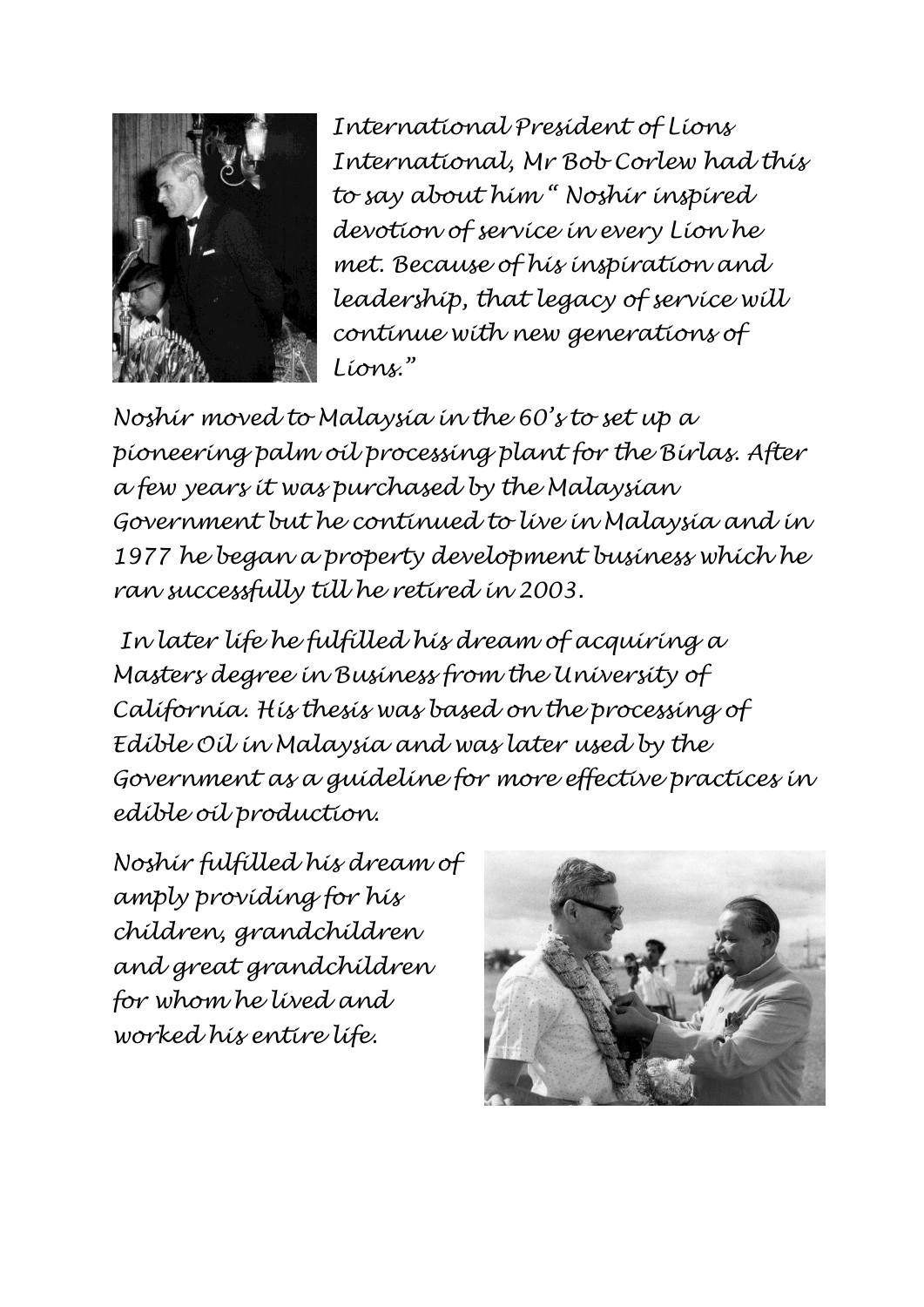

*Roshan Jehangir Lalkaka known as The Nightingale of Bombay was born on the 12th of June 1922 to Tehmina Kharas and Jehangir Lalkaka, one of India"s foremost portrait artists of his time.* 



*She was the youngest of three children; her eldest brother Cavas was her favourite and always interceded on her behalf with their mother Tehmina. She made no bones*



*about the fact that she preferred her sons to her daughter and consequently "Roshi" was her dad"s favourite. Sarosh was her younger brother with whom she climbed trees, sang songs and chased monkeys.* 

*Roshan Lalkaka lived a privileged lifestyle and her world revolved around her father, her cousins, music, her friends and her dog* 

*Toby. She loved the outdoors and would rather play with her brothers than study at school. She would spend many hours in her father"s studio where she learned about art appreciation and developed an uncanny eye to spot a masterpiece in a junkshop or a charity bazar. She once picked up an unsigned painting for a few dollars,*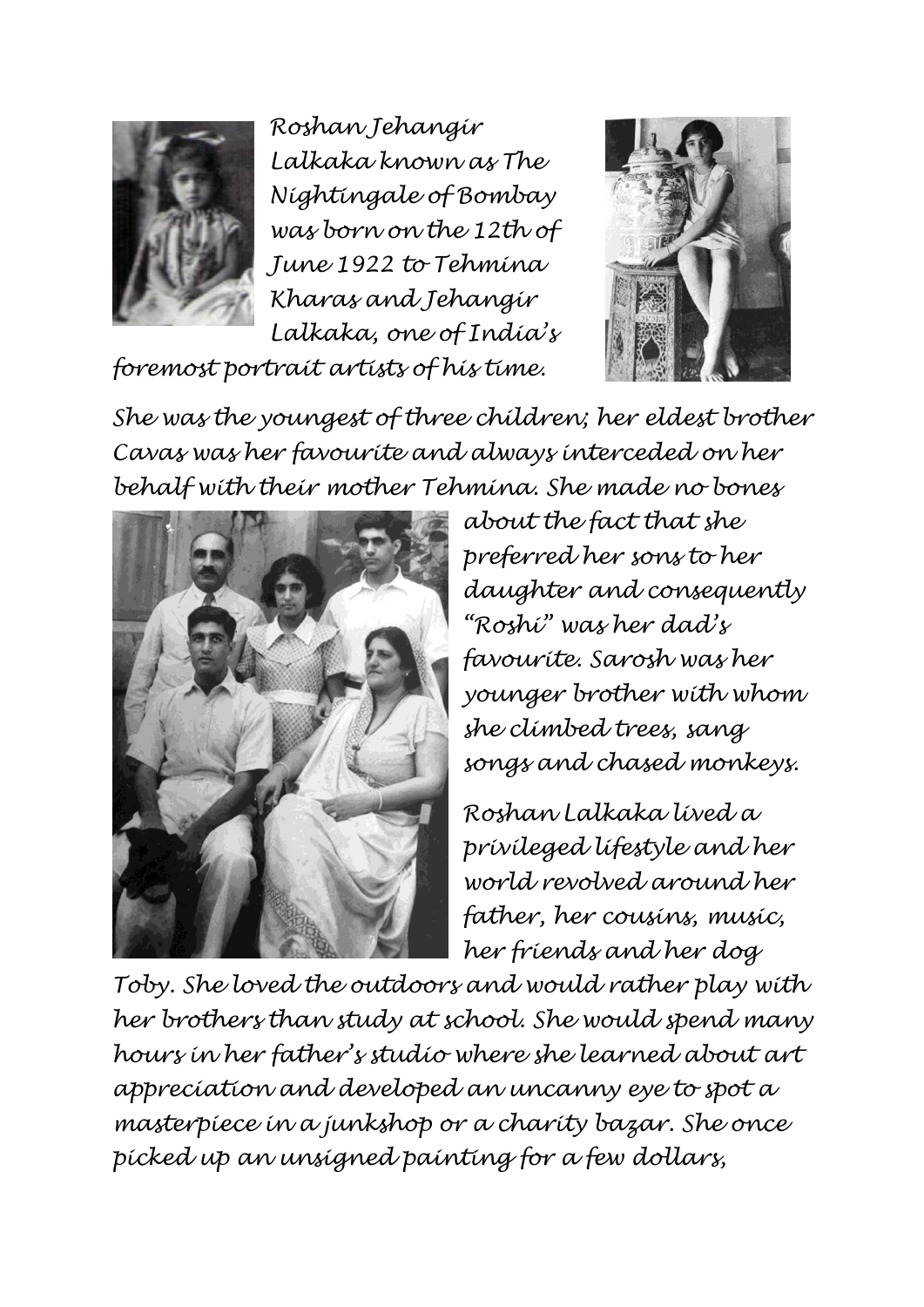*brought it home and insisted it was a painting by the famous Indian artist Hussain and she was right, it was! Many years later the artist acknowledged and signed it and that painting has been the best family investment by a long shot!*

*Roshan had a zest for life and lived it to the full! She did not know what it meant to be diplomatic and she* 



*said things as she thought them. She had a passion for jewellery and loved creating styles in the saris she seldom wore. She was the most loving, caring and compassionate person I know and never failed to put her hand in her pocket to help anyone in need.* 

*Roshan was blessed with a beautiful singing voice and after graduating from school, studied music. She became a* 

*very accomplished singer performing extensively in Bombay on stage and in choirs, for All India Radio and as a playback singer for Bollywood films. She also gave voice lessons and taught music at schools. She soon became known as the Nightingale of Bombay. "The concert at the Scots Kirk was a most notable one…….as for Mrs Roshan Pundole, well, her voice is indeed a gift from Heaven. Her Handel selection "Angle"s Ever Bright and Fair" and Edward German"s "Love is meant to make us glad" proved that she can easily transcend the*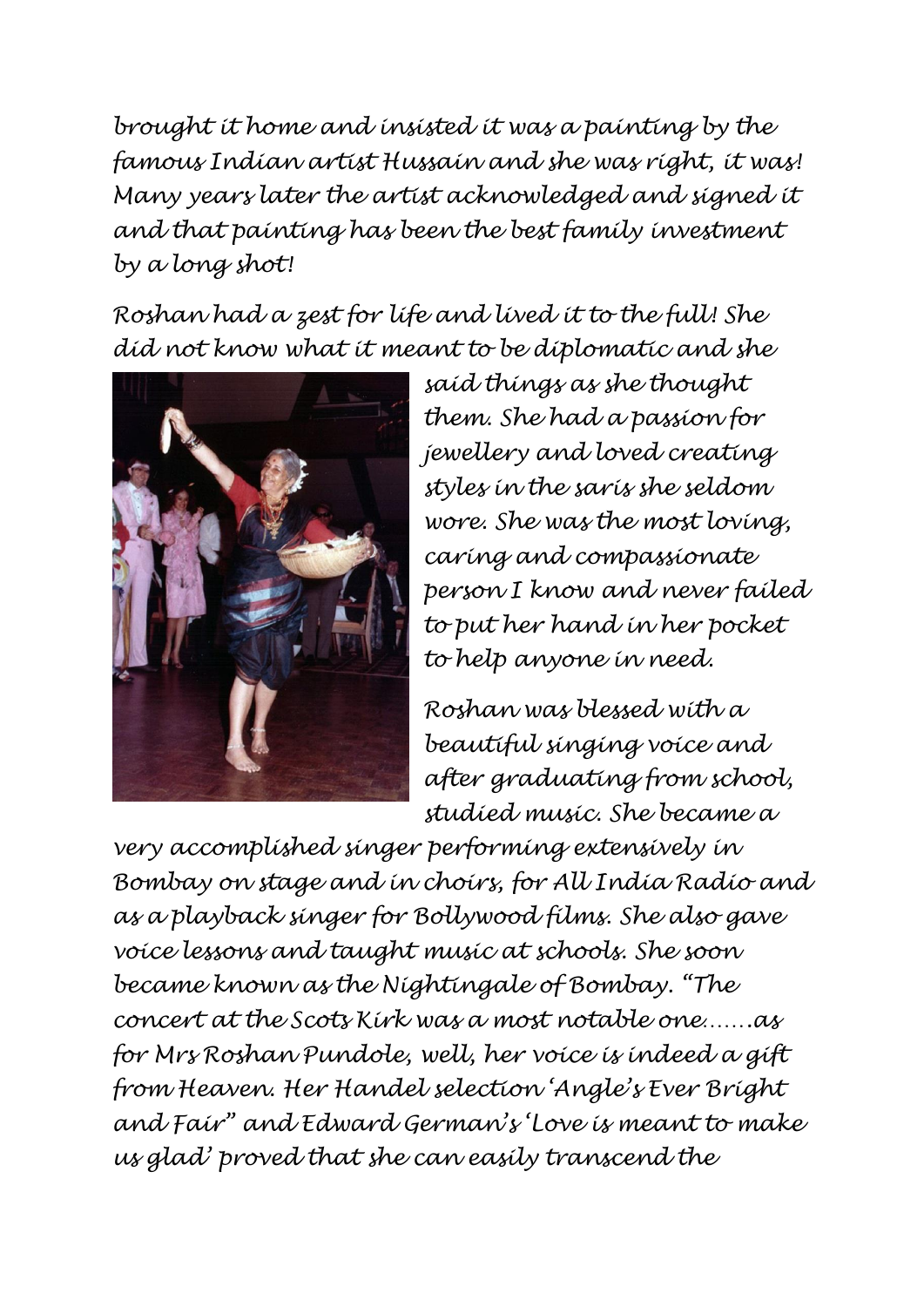*austere heights of classicism and the lyrical qualities of modern composers with the rare charm and deportment which has won the hearts of all who have heard her sing." The Times of India, August 14 1955.*



*Noshir was an avid Boy Scout and in1944 he organised a charity event to raise funds for the war at which Roshan sang. He was completely bowled over by her singing and so began their love story and a union that lasted 71 beautiful years.*

*They were married at Albless Baugh on the 27th March1945, when Roshan was 23 and Noshir 24 years old. They started life with very little, living as paying guests and working side by side at their bookstore and laundry with Roshan always supporting and encouraging her ambitious husband. Together over the years they built a loving and harmonious nest for their three children, Shehernavaz, Kershasp & Hootoksi.*



*My tribute to my parents could never be put into words because nothing I write can adequately express my debt of gratitude and love for them. They were exemplary in so many different ways – as a singer, a Lion, a business man, philanthropists and they always taught us by example rather than words.*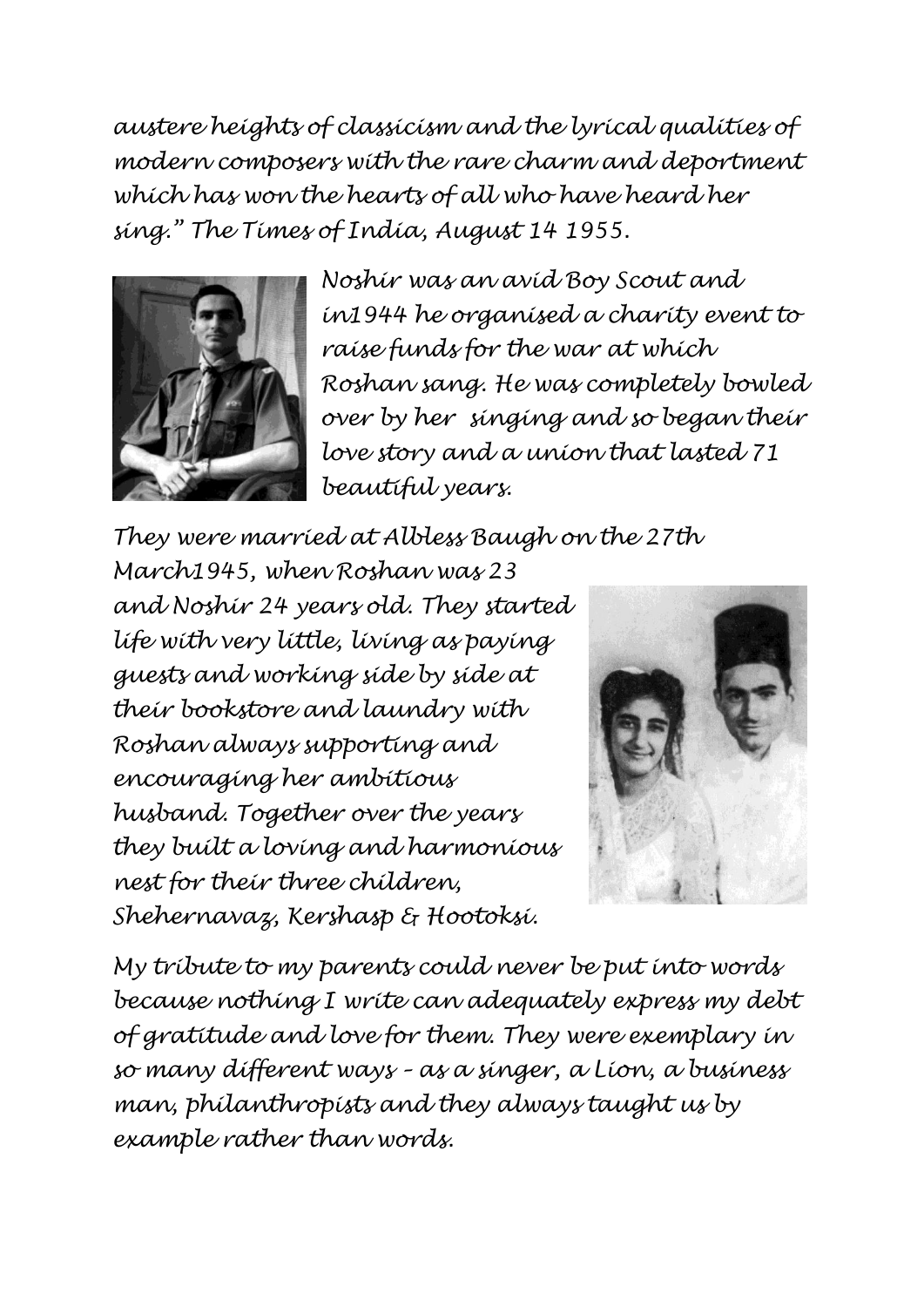*My parents were very spiritual people and papa spent hours in prayer, meditation and contemplation.* 



*Zoroastrinism was practiced in our home; traditions were upheld though rituals were kept to a minimum. We went to the fire temple on auspicious days and were taught to think for ourselves and not to follow things blindly. Pa would say "My thoughts and opinions must never be yours unless they resonate with you". We were encouraged to respect all* 

*religions and to worship One God, Ahura Mazda, called by so many different names. We saw our parents living by Good Thoughts, Good Words and Good Deeds which they performed quietly and without any fuss or fanfare.*



*Roshan & Noshir moved to Malaysia in the early 60"s and their home in Kuala Lumpur was the focal point for all Parsis who lived*

*there. Papa was the guardian of the community and being a Navar he performed several Jashans, Navjotes and Death ceremonies. Yazdi Bankwalla a member of the tiny Parsi Community had this to say about our parents "They were* 

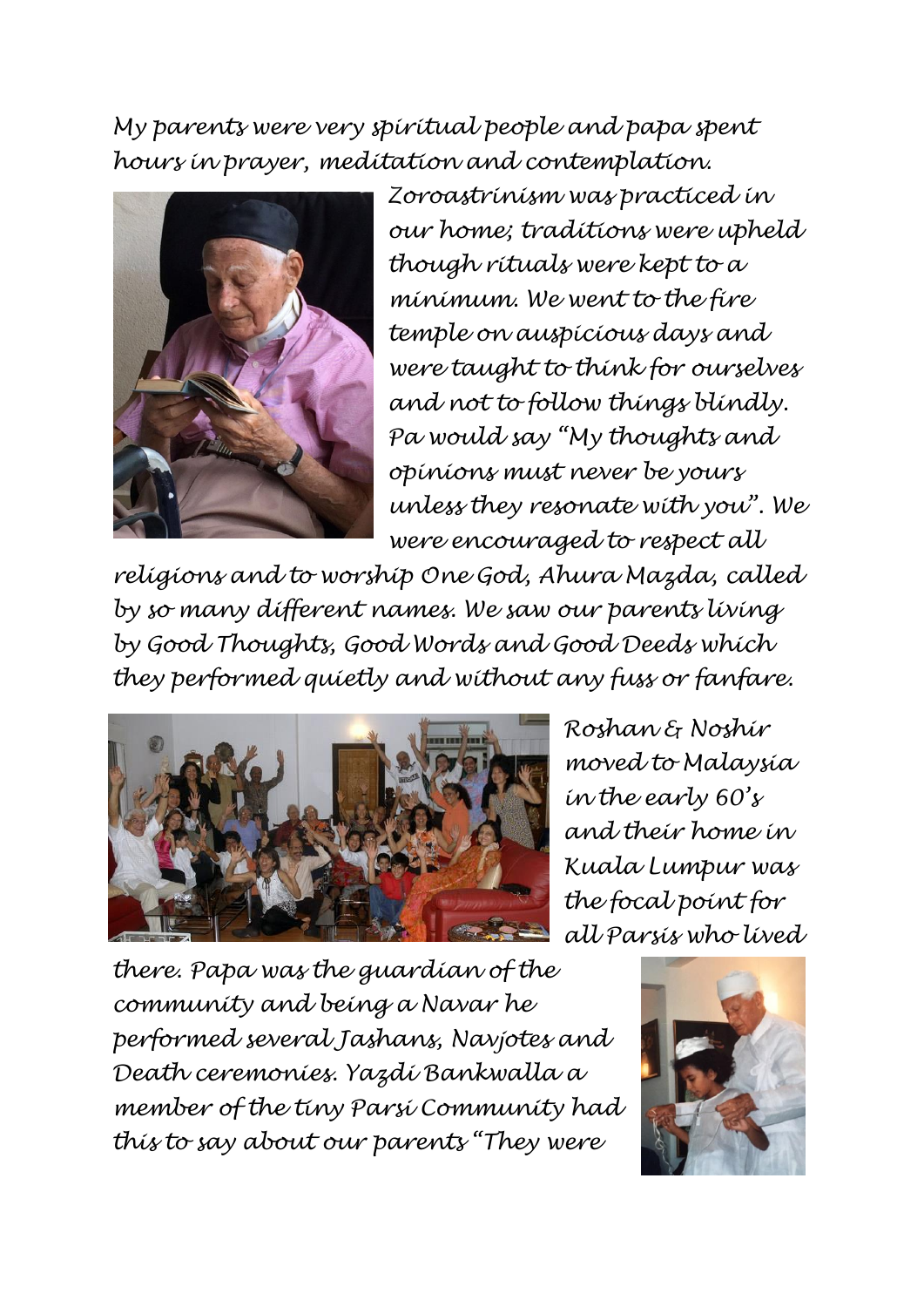*like the oasis, providing care, encouragement and nourishment to many for decades. They smiled much and loved life, strong willed and determined. This inspiration of theirs will live in the hearts of many. They were the loving Twin Towers of KL and much more."*

*Our parents supported and encouraged us in everything we did and accepted our opinions and way of life even when it was totally different from theirs. Education was very important and we were encouraged to excel but were never made to feel inadequate if we came home with poor results. For them it was enough if we did our best! Papa made us "check and double check" every document, paper and fact!* 

*We were taught the value of family and money and we learned to respect both. Papa would say "cut your coat according to your cloth" and "if you can"t afford to pay for it, you can"t have it, simple as that!"*

*Mama was very proud of her 300 year old roots in the Lalkaka family and as children she delighted in taking us to the annual general meeting of the Lalkaka Family Fund. She encouraged us to keep in touch with our relatives all over the world. She loved helping people and animals and would constantly teach us proverbs in Gujarati and in English. Her favourite was "There is no religion higher than Truth" "Spare the rod and spoil the child" and "be a little deaf and blind, happiness you"ll always find" She did not merely spout these, she lived and practiced them.*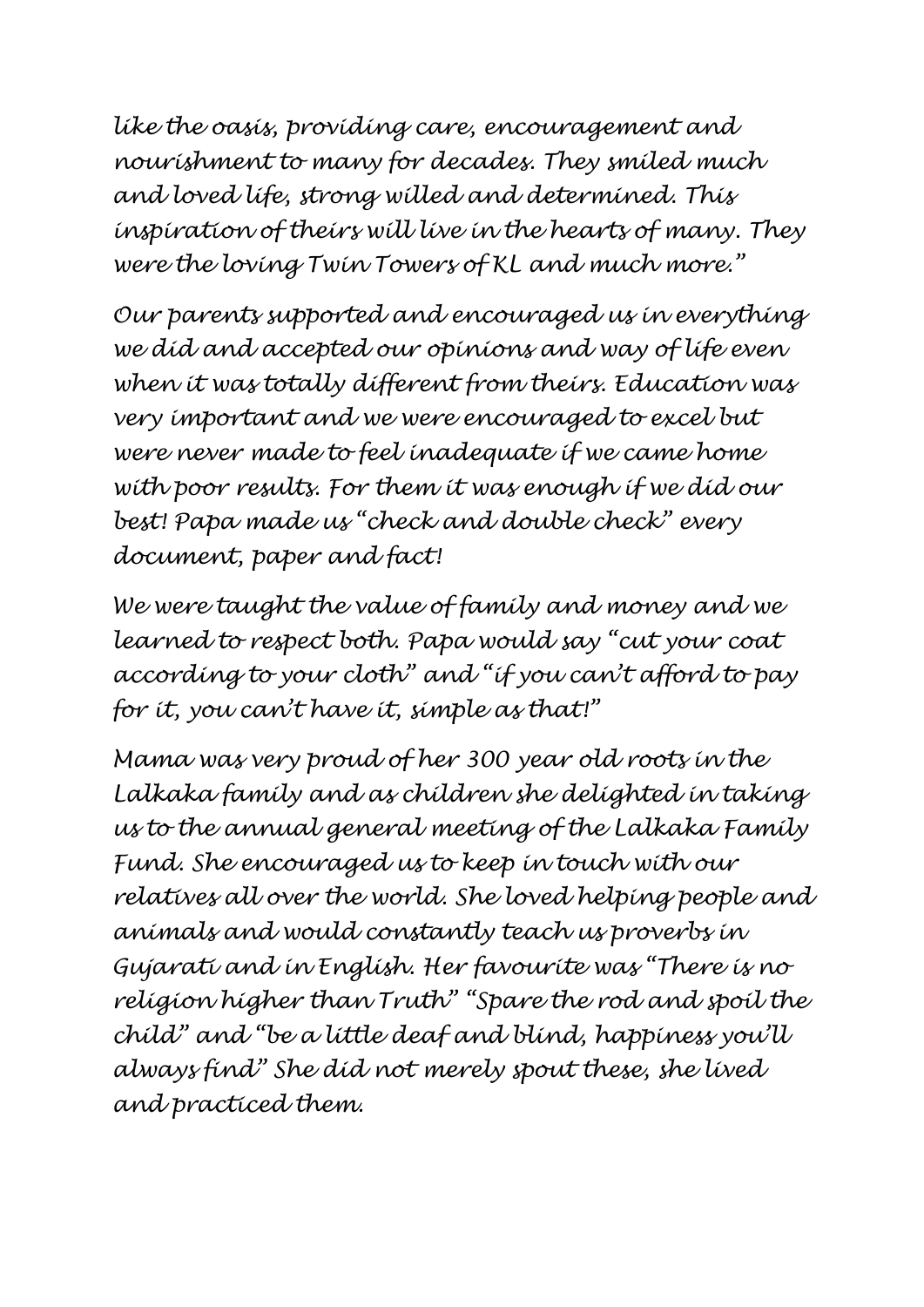*Once I took a taxi to their apartment in Kuala Lumpur and as the driver dropped me off he asked "Do you know the lady who wears a scarf and drives a blue Mini? She lives in this building and always helps everybody." When I told him the lady was my mother, he refused the fare I owed him. I met another woman who told me that she had met my Ma when she was a saleslady in a shop. Mama saved her eyesight by getting her timely treatment and paying for it.* 

*For over 20 years in Malaysia, Ma volunteered at the* 



*Bukit Nanas Home for orphans who were disabled victims of war. She raised money for them, taught them songs, bought them gifts and was the light in their lives till many of them passed away. She also worked tirelessly for the SPCA* 

*raising funds and finding homes for animals that had been abandoned.*

*Papa was disciplined in his thoughts and his habits. You could set your clock by his actions in the day. To him, prayer was of paramount importance and nothing came in the way of time set aside for it. Physical exercise, eating regular meals and a cat nap in the afternoon were part of his routine.*

*Ma loved a good party and as much as she enjoyed having people around her, Pa treasured his solitude & enjoyed silence. He was an honest, upright, modern man with old fashioned ideas and principles. My parents*